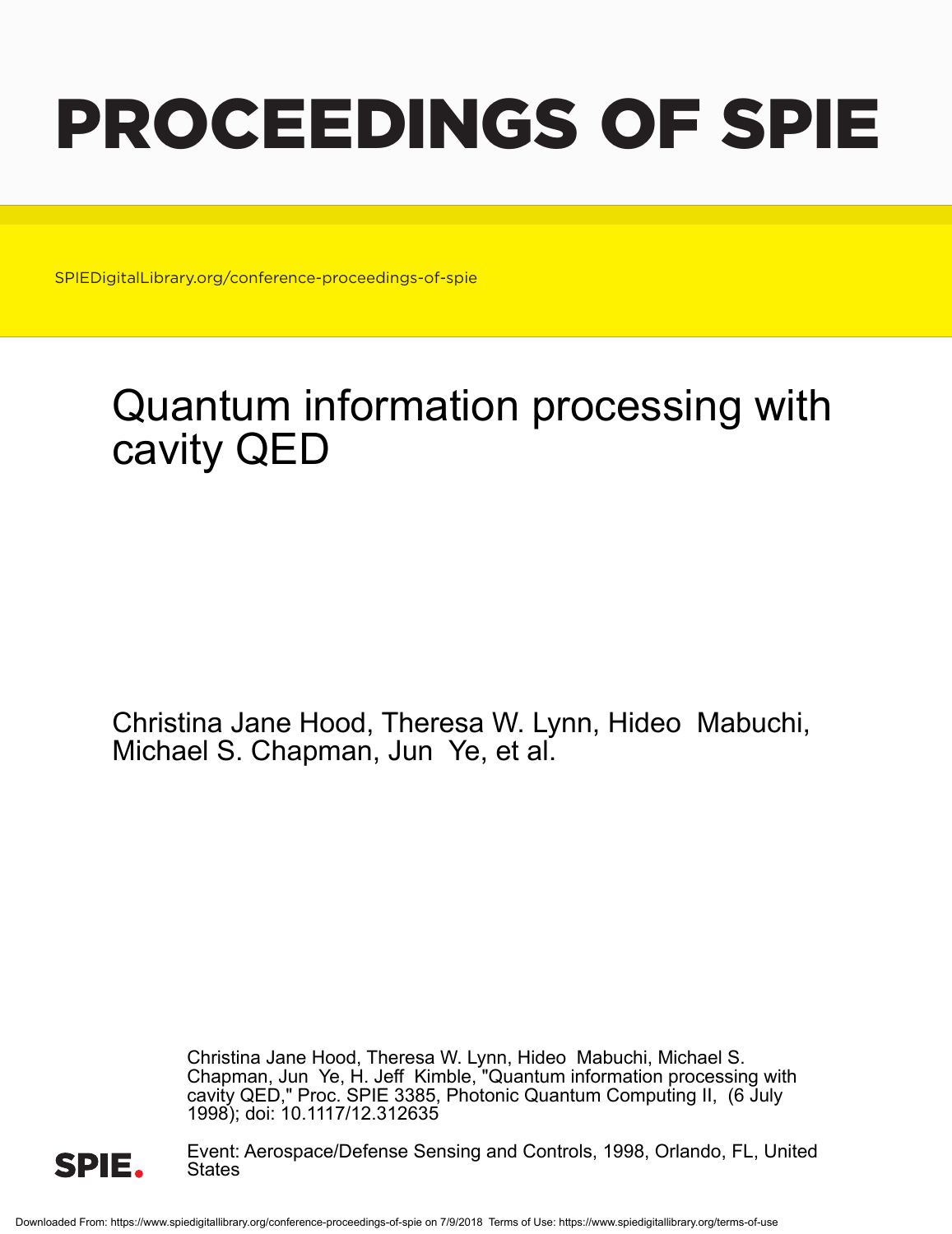# Quantum Information Processing with Cavity QED

C. J. Hood, T. W. Lynn, H. Mabuchi, M. S. Chapman, J. Ye, and H. J. Kimble

Norman Bridge Laboratory of Physics, California Institute of Technology Pasadena, California 91125

# ABSTRACT

Strongly coupled cavity QED systems show great promise for coherent processing of quantum information in the contexts of quantum computing, communication and cryptography. We present here current progress in experiments for which single atoms are strongly coupled to the mode of a high finesse optical resonator.

## 1. INTRODUCTION

An exciting development in modern experimental physics is the increasing ability to investigate and manipulate systems at the level of single quanta, with examples of this new capability found in fields ranging from atomic and molecular physics (cavity  $\widetilde{QED}$  with single atoms and photons,<sup>1</sup> ion traps cooled to the zero point,<sup>2</sup> NMR manipulations of molecular states<sup>34</sup>) to condensed matter physics (Coulomb blockade with discrete electron energies<sup>5</sup>). From the perspective of quantum computation, which relies on the manipulation and storage of pure quantum states, in order to fabricate a useful device it is additionally required that these single quanta can be made to interact in a controlled and coherent fashion with minimal decoherence. More quantitatively, if the coherent, reversible evolution of a quantum system is characterised by rate  $g$ , then a necessary requirement is to achieve strong coupling for which  $g > \beta \equiv \max[\Gamma, T^{-1}]$  with T as the interaction time and  $\Gamma$  as the set of decoherence rates for the system.

Our current research explores cavity quantum electrodynamics (QED) in the strong coupling domain as a realization of such a system. Our model cavity QED system is comprised of a single, two-state atom located in an optical cavity formed by two spherical mirrors. For this system  $2q$  is the single-photon Rabi frequency and sets the rate of coherent evolution, while  $\Gamma \equiv {\gamma_+, \kappa}$ , with  $\gamma_+$  as the atomic dipole decay rate and  $\kappa$  as the rate of decay of the cavity field through the mirrors. It should be noted that although  $\kappa$  appears here as a dissipative rate it is not necessarily a source of decoherence: if the exiting photons are considered as part of the quantum system and can efficiently be coupled to the next stage of computation (for instance, a second cavity),  $\kappa$  can be seen as providing a quantum channel for exchange of entanglement between spatially separated sites.6 This possibility for distribution of quantum information via photons makes cavity QED potentially extremely useful for quantum communication, cryptography, and error correction<sup>7</sup> in addition to proposed uses in quantum computation<sup>8</sup>.<sup>9</sup> The combination of a small cavity mode volume (to give a large electric field per photon, and hence large coupling strength,  $g$ ) and a high finesse cavity (for long photon storage times, and hence small  $\kappa$ ) yields the requisite  $g > {\kappa, \gamma_{\perp}}$  in our experiments. Finally, regarding the atomic interaction time  $T$ , several experiments in cavity QED have investigated interactions of atoms with the electromagnetic field at the level of single photon fields,  $10^{-13}$  however without exception these experiments have employed fast atoms from thermal atomic beams, with short interaction times so that measurements over an ensemble of atoms are required. By contrast, our recent work employs slow laser cooled atoms to enable the monitoring and manipulation of single-atom trajectories in real-time,  $^{1415}$  a major step towards realizing our ultimate goal of localized atoms strongly coupled to the cavity mode as is desirable for quantum computation.

We present here results from two ongoing experiments that explore phenomena uniquely accessible in this regime of true strong coupling.

Author information: email: hood©cco.caltech.edu. Supported by DARPA via the QUIC collaboration administered by the ARO, and by the NSF and ONR.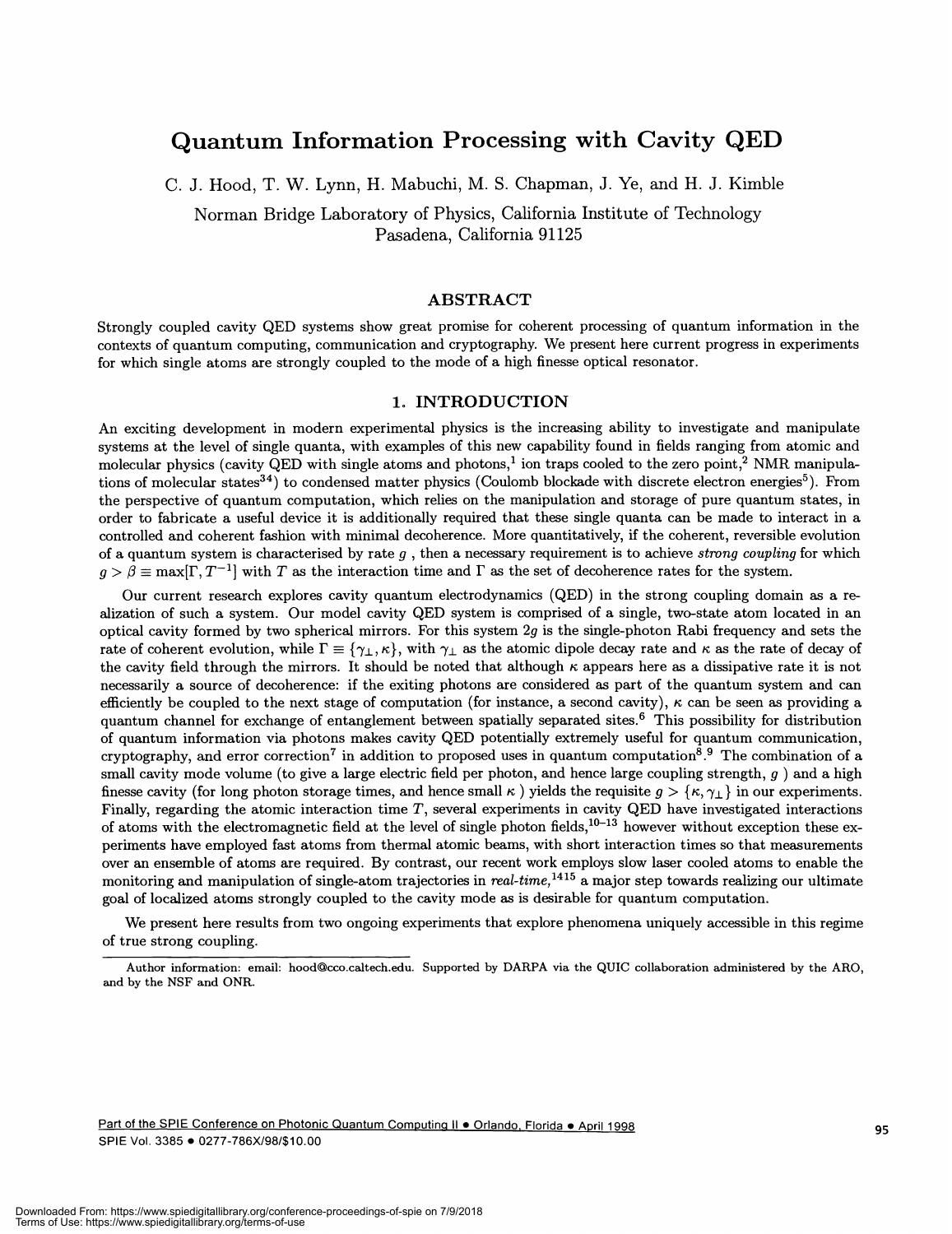

Figure 1. One of the Fabry-Perot cavities used in our cavity QED experiments, shown in a CCD image above and schematically below.

# 2. THE UNION OF STRONG COUPLING AND COLD ATOMS

A very small Fabry-Perot cavity, shown in Fig. 1, produces the highest coupling g achieved in an optical system to date: two superpolished spherical mirrors of radius of curvature 10 cm form a cavity of length 10.1  $\mu$ m finesse  $\mathcal{F}=1.8 \times 10^5$ , yielding cavity parameters  $(g_0, \kappa, \gamma_\perp, T^{-1})/2\pi = (120, 40, 2.6, 0.002) \text{ MHz.}^{15}$  The atom-<br>field coupling coefficient g varies spatially depending on the position of an atom within the stand  $\psi(\vec{r})$  of the electromagnetic field inside the cavity, and is given as a function of position by  $g(\vec{r}) \equiv g_0 \psi(\vec{r})$ , with the optimal coupling  $g_0$  determined by the cavity geometry (and the known transition dipole moment).  $\kappa$  is the measured linewidth of the TEM<sub>00</sub> mode of the cavity,  $\gamma_{\perp}$  is the dipole decay rate for the Cs (6S<sub>1/2</sub>,F=4, m<sub>F</sub>=4)  $\rightarrow$ (6P<sub>3/2</sub>,F=5,m<sub>F</sub>=5) transition ( $\lambda = 852.36$  nm),<sup>16</sup> and typical transit times for atoms through the cavity mode (waist  $w_0 \simeq 15 \mu m$ ) are  $T \simeq 75 \mu s$ .

Cesium atoms are provided by a MOT formed 5mm above the optical resonator. The MOT is loaded for 0.5s, atoms are then sub-Doppler cooled to a temperature of  $20\mu K$  and allowed to fall under gravity through the cavity mode. A single atom in the cavity causes a profound change in the spectrum of the atom-cavity system to a transmitted probe beam, as plotted in Fig. 2 for a probe drive strength of 0.5 photons. From a simple Lorentzian lineshape with no atom present (dashed curve), the spectrum evolves to a doubled peaked "vacuum-Rabi" splitting<sup>17</sup> (solid curve) as an atom reaches the region of optimal coupling with  $g(\vec{r}) \approx g_0$ . Accordingly, a probe beam of fixed frequency  $\omega_P$  shows changes in transmission as single atoms transit the cavity. Near the coincident atom-cavity resonance  $\omega_P \simeq \omega_{atom} = \omega_{cavity}$ , a decrease in transmission is observed, whereas for a probe detuned by  $\simeq \pm g_0$  and increase in transmission relative to that of the empty cavity is seen. Real-time single atom transit signals are shown in Fig. 3(a,b) corresponding to these two probe detunings.

In Ref.[15] we map out the full structure of the vacuum-Rabi spectrum from single atom transits signals such as these, and explore the nonlinear saturation behavior of the system.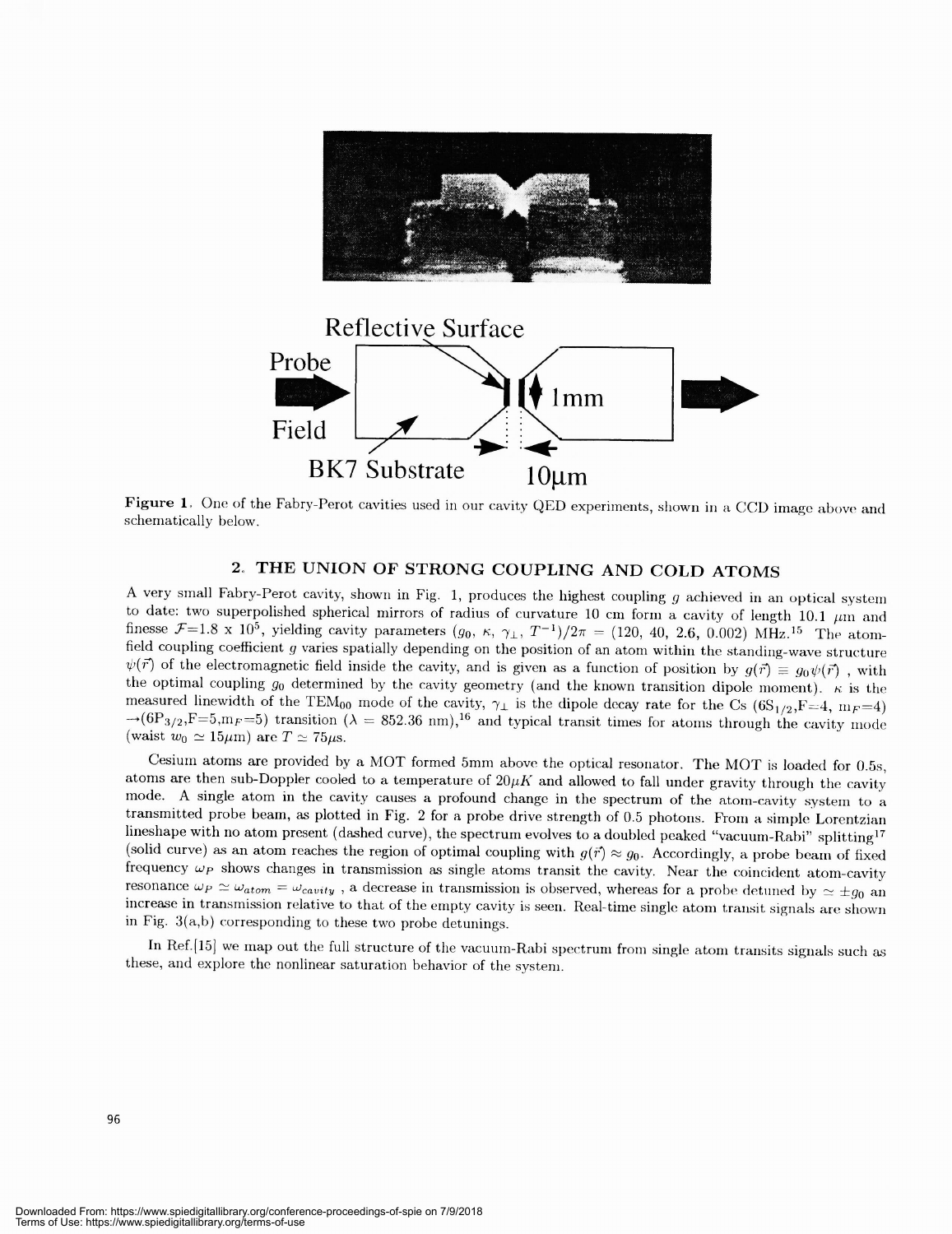

Figure 2. Transmission vs. detuning for a probe field of photon number  $=0.5$ , with no atom present (dashed curve), and with a single, optimally coupled atom (solid curve).



Figure 3. Real-time changes in transmission of the atom-cavity system produced by the transit of individual atoms through the cavity mode. In (a) the probe is tuned close to the coincident atom-cavity resonance (detuned by -20MHz) , and decreases in transmission by two orders of magnitude are observed. In (b) the probe is detuned by  $\approx -g_0 = 120$  MHz. Here atom transits give increases in transmission.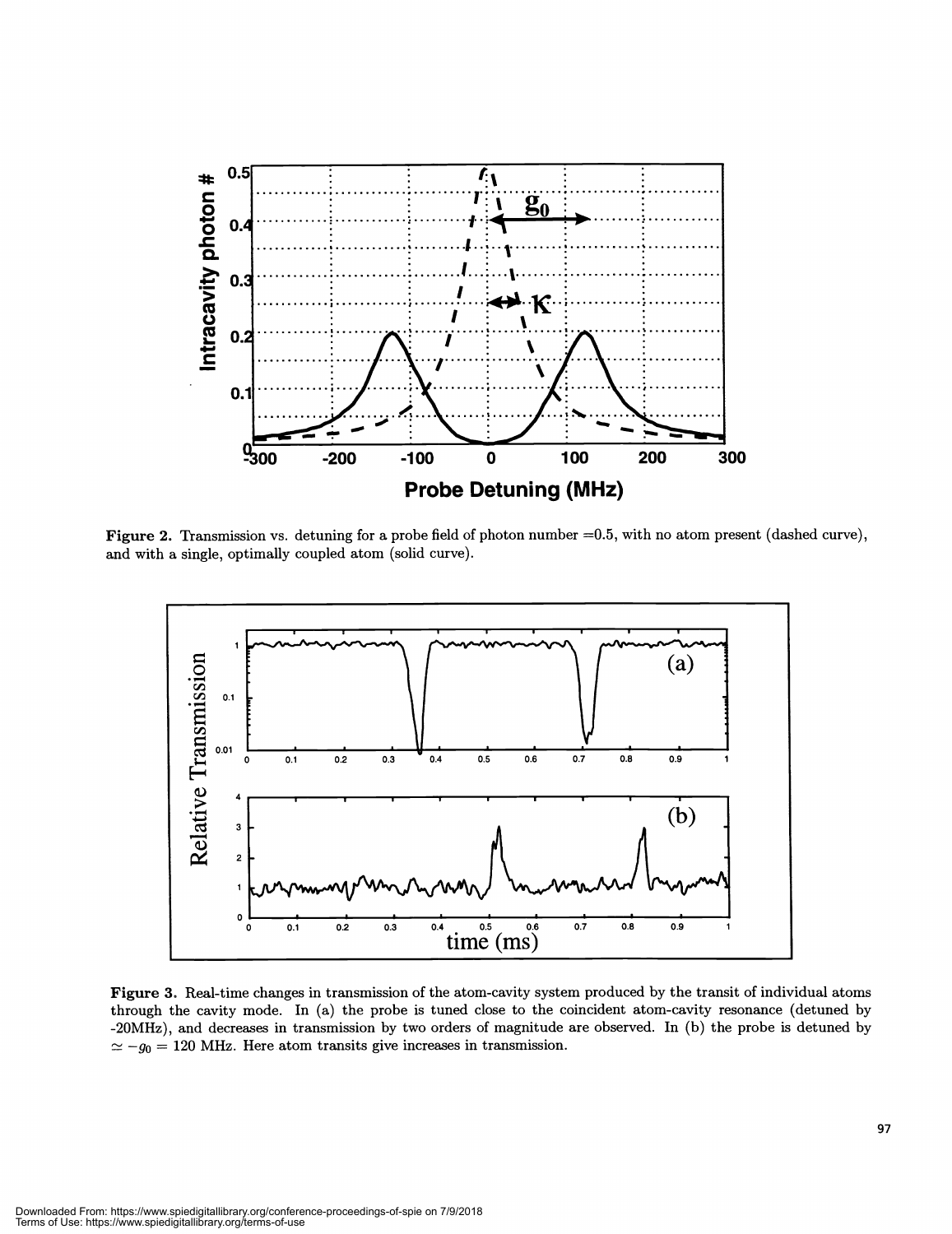## 3. TRAPPING SINGLE ATOMS WITH SINGLE PHOTONS

The strong coupling described above can be exploited to confine single atoms in a cavity field with  $\lesssim 1$  photon. The vacuum-Rabi frequency spectrum of Fig. 3 indicates a shift in the system's energy eigenvalues to  $\pm$ the atom position corresponding to optimal coupling, creating a potential minimum (maximum) for an atom in the corresponding lower (upper) dressed state. A probe detuned by  $\approx -g_0$  drives the atom to the lower dressed level, giving rise to a pseudo-potential with depth  $\hbar g_0/k_B \approx 7 \text{mK}$ ,<sup>18</sup> greater than the kinetic energy of the slow atoms. Evidence for these single—photon mechanical light forces is observed in an asymmetry of the vacuum-Rabi spectrum recorded in Ref.[15}: blue detuned probe fields force the atomic trajectories away from the regions ofoptimal coupling, giving rise to smaller changes in transmission than otherwise expected.

Our current experiment seeks to utilize this potential as a trap for single atoms. Experimentally, a weak probe field near the atom-cavity resonance is monitored, and as an atom enters the cavity the corresponding drop in transmission is used to trigger OFF this resonant field, and ON a second field detuned by  $\simeq -g_0$  to create the trapping potential. In the absence of mechanical effects the longest possible transit times would be  $\simeq 100\mu s$ , and to date using our triggering strategy we have observed atoms held within the cavity for  $>300\mu s$ . An example of such an atom is shown in Fig. 4. By detuning the cavity from the atomic resonance to reduce spontaneous emission heating, we hope to further extend this time. Such data shows progress toward trapping atoms, but more fundamentally demonstrates the use of strong coupling to exercise control at a fundamental level over a system's evolution.



time

Figure 4. Lengthening the interaction time of an atom in the cavity. A probe detuned by  $\simeq -g_0$  is triggered ON in the presence of an atom falling into the cavity mode. Transit times have been extended from  $100\mu s$  in the absence of forces from this probe field to  $>300\mu$ s. The transit shown has been extended to  $\sim 200\mu$ s. duration.

Other mechanisms for lengthening the atom-cavity interaction time are being investigated. Once an atom is confined within the cavity mode structure, cooling the atomic motion is clearly desirable, with a Sisyphus-like cooling mechanism induced by the finite response time of the cavity to atomic motion<sup>19</sup> being one candidate for future experiments. Another possibility is to use our real-time information on the atomic trajectory to feed back to the trapping potential and cool the atom (changing for example the detuning or intensity of the probe field). Yet another promising approach would be to apply a far-detuned probe field forming a dipole-force trap, to contain the atom independently of the cavity QED interactions.

Downloaded From: https://www.spiedigitallibrary.org/conference-proceedings-of-spie on 7/9/2018 Terms of Use: https://www.spiedigitallibrary.org/terms-of-use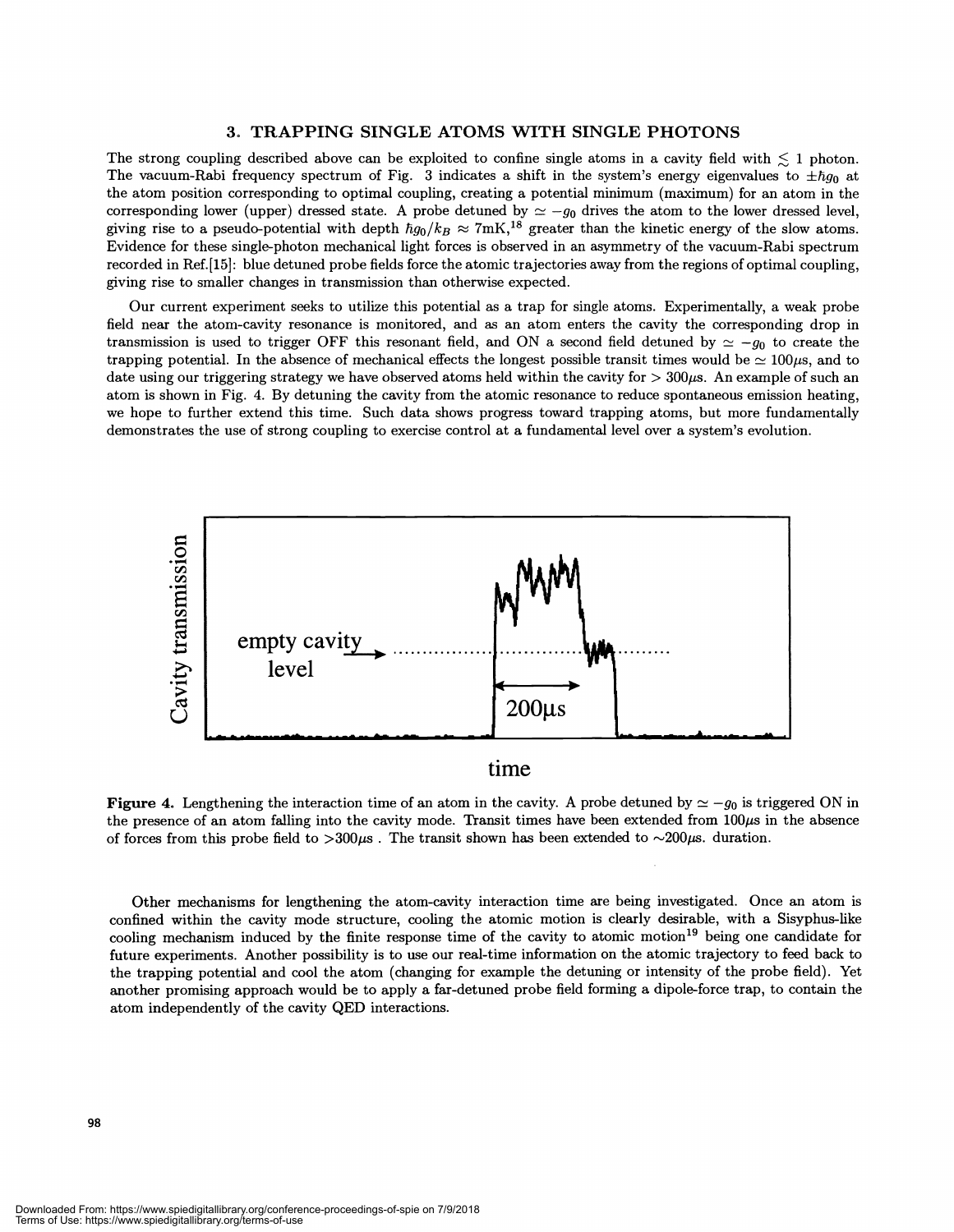# 4 CONTINUOUS MEASUREMENT OF SINGLE ATOM TRAJECTORIES

A second experiment, with cavity parameters  $(g_0, \kappa)/2\pi = (11, 3.2)$  MHz, focuses on the use of strong coupling in novel approaches to quantum measurement. As implied above, continuous measurement of the cavity transmission can be used to monitor the spatial trajectory of an individual atom as it falls through. The sensitivity of such observations is set by the spatial gradient of  $g(\vec{r}) = g_0 \cos k_L x \exp - (y^2 + z^2) / w_0^2$ . For our near-planar cavities  $k_L \gg 1/w_0$ , so we achieve the greatest sensitivity to atomic displacements along the cavity axis. With  $g_0 \simeq 11$ MHz, it should ultimately be possible to reach the Standard Quantum Limit for monitoring the position of a free mass. In the context of cavity QED, reaching this limit would enable unique experiments to investigate the strong conditioning of system evolution on measurement results, as well as a true realization of quantum feedback control.

Two principal complications stand in the way of reaching this goal, however. The first obstacle stems from severe heating of the atomic motion when the cavity transmission is probed with a laser too close to atomic resonance.<sup>17</sup> The second comes from the fact that we so far have no clean way of distinguishing between variations in the cavity transmission caused by atomic motion along the standing wave, and contributions from either transverse atomic motion or optical pumping among atomic internal (Zeeman) states. At present, we have managed to overcome the first difficulty and have begun to work on the second.



Figure 5. Time variation of each quadrature amplitude of the transmitted field (b), and the resulting optical phase (a) for this single atom event.